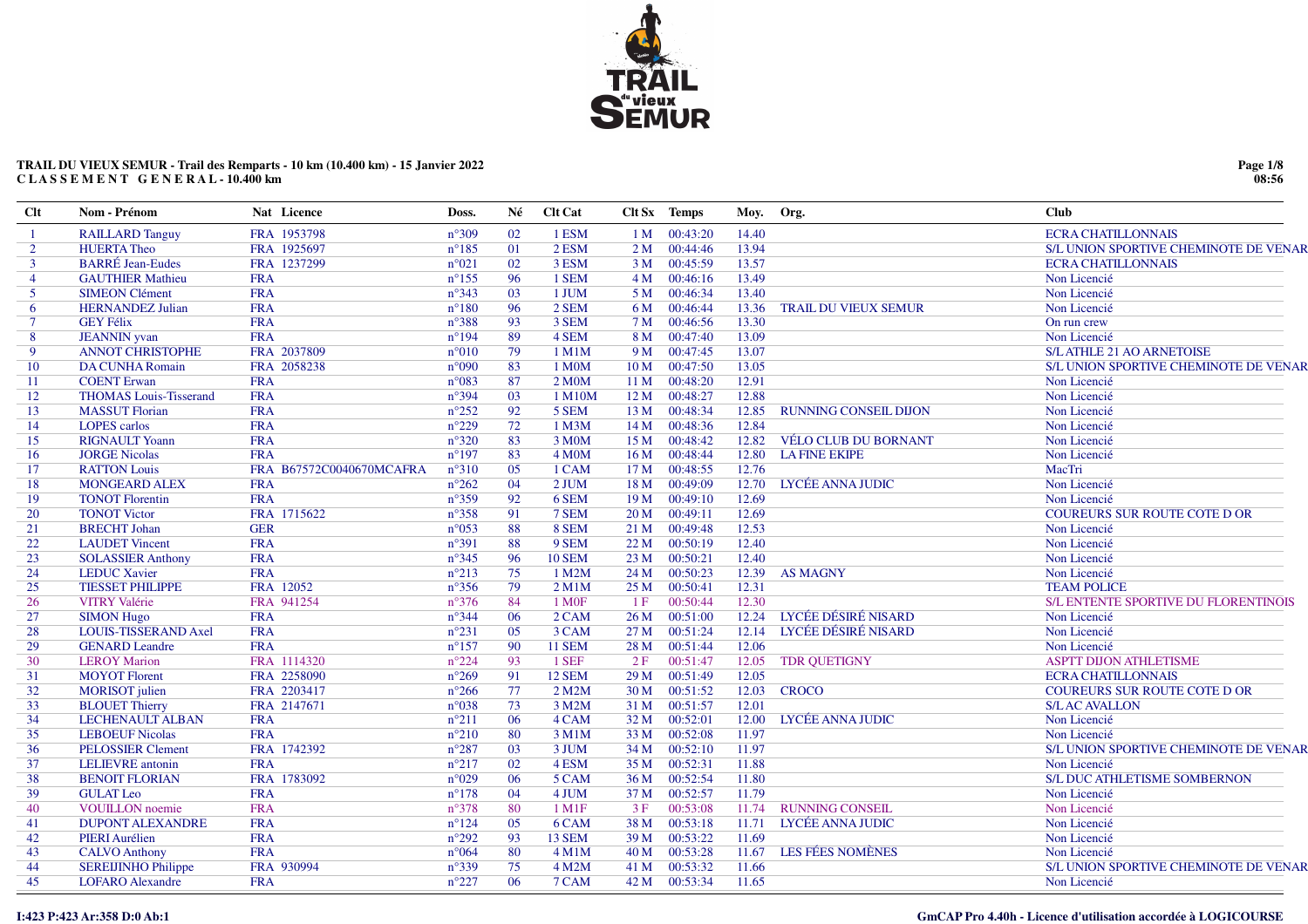

### **TRAIL DU VIEUX SEMUR - Trail des Remparts - 10 km (10.400 km) - 15 Janvier 2022 C L A S S E M E N T G E N E R A L - 10.400 km**

| <b>Clt</b> | Nom - Prénom                  | Nat Licence              | Doss.          | Né     | <b>Clt Cat</b>         |      | Clt Sx Temps | Moy.  | Org.                   | Club                                  |
|------------|-------------------------------|--------------------------|----------------|--------|------------------------|------|--------------|-------|------------------------|---------------------------------------|
| 46         | <b>DE MIRANDA Yoann</b>       | <b>FRA</b>               | $n^{\circ}099$ | 89     | <b>14 SEM</b>          | 43 M | 00:53:40     | 11.63 |                        | Non Licencié                          |
| 47         | <b>TREUCHOT CHARLOTTE</b>     | FRA 1630728              | $n^{\circ}363$ | 02     | 1 ESF                  | 4F   | 00:53:43     | 11.62 |                        | UNION SPORTIVE CHEMINOTE VENAREY LES  |
| 48         | <b>MASCLEF</b> Thomas         | <b>FRA B23718C</b>       | $n^{\circ}250$ | 86     | 5 M <sub>0</sub> M     | 44 M | 00:53:51     | 11.59 |                        | <b>Chenove Triathlon Club</b>         |
| 49         | <b>BOUVET Jean-Christophe</b> | <b>FRA</b>               | $n^{\circ}386$ | 76     | 5 M2M                  | 45 M | 00:53:58     | 11.56 |                        | Semur Athétisme Aventure              |
| 50         | <b>CARNEIRO DAVID</b>         | <b>FRA</b>               | $n^{\circ}382$ | 84     | 6 M0M                  | 46 M | 00:54:03     | 11.55 |                        | Non Licencié                          |
| 51         | <b>BOUGAUD</b> Jonathan       | <b>FRA</b>               | $n^{\circ}046$ | 97     | 15 SEM                 | 47 M | 00:54:05     | 11.54 |                        | Non Licencié                          |
| 52         | <b>MICHEL Gaëtan</b>          | <b>FRA</b>               | $n^{\circ}258$ | 02     | 5 ESM                  | 48 M | 00:54:05     | 11.54 |                        | Non Licencié                          |
| 53         | <b>BLANCHARD Freddy</b>       | <b>FRA</b>               | $n^{\circ}037$ | 82     | $5$ M1M                | 49 M | 00:54:41     | 11.41 |                        | Non Licencié                          |
| 54         | <b>LEMESLE Pierre</b>         | <b>FRA</b>               | $n^{\circ}219$ | 05     | 8 CAM                  | 50 M | 00:54:48     | 11.39 |                        | Non Licencié                          |
| 55         | <b>GERARD DUCHESNE Merlin</b> | <b>FRA</b>               | $n^{\circ}158$ | 04     | 5 JUM                  | 51 M | 00:54:54     | 11.37 |                        | Non Licencié                          |
| 56         | <b>PATERNE Yann-Manuel</b>    | <b>FRA</b>               | $n^{\circ}283$ | 97     | <b>16 SEM</b>          | 52 M | 00:55:02     | 11.34 |                        | Non Licencié                          |
| 57         | <b>MAILLET Maxence</b>        | <b>FRA</b>               | $n^{\circ}236$ | 06     | 9 CAM                  | 53 M | 00:55:26     | 11.26 |                        | Non Licencié                          |
| 58         | <b>MICHOT</b> Audrey          | <b>FRA</b>               | $n^{\circ}259$ | 99     | $2$ SEF                | 5F   | 00:55:32     | 11.24 |                        | Non Licencié                          |
| 59         | <b>GARCIA Robin</b>           | <b>FRA</b>               | $n^{\circ}148$ | 99     | <b>17 SEM</b>          | 54 M | 00:55:32     | 11.24 |                        | Non Licencié                          |
| 60         | <b>TREUCHOT Hervé</b>         | FRA 1318962              | $n^{\circ}364$ | 67     | 1 M4M                  | 55 M | 00:55:36     | 11.22 |                        | SEMUR ATHLETISME AVENTURE             |
| 61         | <b>HERNANDEZ Carlos</b>       | <b>FRA</b>               | $n^{\circ}181$ | 69     | $2$ M $3$ M            | 56 M | 00:55:53     | 11.17 |                        | Non Licencié                          |
| 62         | <b>PREVOST Pierre</b>         | <b>FRA</b>               | $n^{\circ}304$ | 90     | <b>18 SEM</b>          | 57 M | 00:56:09     | 11.11 |                        | Non Licencié                          |
| 63         | <b>DUCHESNE Bertrand</b>      | <b>FRA</b>               | $n^{\circ}389$ | 77     | 6 M2M                  | 58 M | 00:56:51     | 10.98 |                        | Non Licencié                          |
| 64         | <b>DARTOIS ALRIC</b>          | <b>FRA</b>               | n°093          | 04     | 6 JUM                  | 59 M | 00:56:53     | 10.97 | LYCÉE ANNA JUDIC       | Non Licencié                          |
| 65         | <b>BUFFET KEVIN</b>           | <b>FRA</b>               | $n^{\circ}061$ | 06     | <b>10 CAM</b>          | 60 M | 00:56:55     | 10.96 | LYCÉE ANNA JUDIC       | Non Licencié                          |
| 66         | <b>NAULOT</b> Virginie        | FRA 2181953              | $n^{\circ}273$ | 75     | $1$ M <sub>2</sub> $F$ | 6 F  | 00:57:01     | 10.95 |                        | <b>S/L AC AVALLON</b>                 |
| 67         | CLEVER jean-charles           | FRA 2098840              | $n^{\circ}082$ | 72     | 3 M3M                  | 61 M | 00:57:01     | 10.95 |                        | S/L ATHLE 21 AO ARNETOISE             |
| 68         | <b>GUICHARD Kévin</b>         | <b>FRA</b>               | $n^{\circ}397$ | 90     | <b>19 SEM</b>          | 62 M | 00:57:09     | 10.92 |                        | Non Licencié                          |
| 69         | <b>SEGUIN Bastien</b>         | <b>FRA</b>               | $n^{\circ}396$ | 95     | <b>20 SEM</b>          | 63 M | 00:57:17     | 10.89 |                        | Semur Athlétisme Aventure             |
| 70         | <b>LEMAN JULIEN</b>           | <b>FRA</b>               | $n^{\circ}218$ | 04     | 7 JUM                  | 64 M | 00:57:21     | 10.88 | LYCÉE ANNA JUDIC       | Non Licencié                          |
| 71         | <b>JANET THOMAS</b>           | <b>FRA</b>               | $n^{\circ}399$ | 03     | 2 M10M                 | 65 M | 00:57:29     | 10.86 |                        | Non Licencié                          |
| 72         | DE CUYPER Axel                | <b>FRA</b>               | n°098          | 89     | <b>21 SEM</b>          | 66 M | 00:57:40     | 10.82 |                        | Non Licencié                          |
| 73         | <b>JEANDON</b> Jordan         | <b>FRA</b>               | $n^{\circ}192$ | 90     | <b>22 SEM</b>          | 67 M | 00:57:55     | 10.78 | <b>JEANDON</b>         | Non Licencié                          |
| 74         | <b>GOUBINAT ERIC</b>          | FRA 2089041              | $n^{\circ}164$ | 70     | 4 M3M                  | 68 M | 00:58:15     | 10.71 |                        | <b>S/LAC AVALLON</b>                  |
| 75         | <b>PORTEFIN Andrea</b>        | FRA 2405125              | $n^{\circ}299$ | 94     | 3 SEF                  | 7 F  | 00:58:21     | 10.70 |                        | <b>S/L ATHLE 21 AO ARNETOISE</b>      |
| 76         | <b>MAITROT</b> andre          | FRA 1114456              | $n^{\circ}241$ | 58     | 1 M5M                  | 69 M | 00:58:23     | 10.69 |                        | SEMUR ATHLETISME AVENTURE             |
| 77         | <b>FOUINEAU</b> Sebastien     | <b>FRA</b>               | $n^{\circ}139$ | 78     | 6 M1M                  | 70 M | 00:58:31     | 10.67 |                        | Non Licencié                          |
| 78         | <b>GRAILLET</b> Axel          | FRA 1637851              | $n^{\circ}167$ | $00\,$ | 6ESM                   | 71 M | 00:58:35     | 10.65 |                        | S/L UNION SPORTIVE CHEMINOTE DE VENAR |
| 79         | <b>LEROY Anaïs</b>            | FRA 2242473              | $n^{\circ}221$ | 03     | 1 JUF                  | 8F   | 00:58:40     | 10.64 |                        | <b>ECRA CHATILLONNAIS</b>             |
| 80         | <b>MOREAU Léonie</b>          | FRA 2166474              | $n^{\circ}264$ | 03     | $2$ JUF                | 9F   | 00:58:41     | 10.63 |                        | <b>ECRA CHATILLONNAIS</b>             |
| 81         | <b>CHAPE</b> Dominique        | <b>FRA</b>               | $n^{\circ}067$ | 61     | 2 M5M                  | 72 M | 00:58:50     | 10.61 |                        | Non Licencié                          |
| 82         | <b>REMY</b> Benjamin          | <b>FRA</b>               | $n^{\circ}317$ | 83     | <b>7 MOM</b>           | 73 M | 00:58:57     | 10.59 | <b>RUNNING CONSEIL</b> | Non Licencié                          |
| 83         | <b>BANET RAPHAEL</b>          | FRA 22756                | $n^{\circ}014$ | 74     | 7 M2M                  | 74 M | 00:59:01     | 10.57 |                        | <b>TEAM POLICE</b>                    |
| 84         | <b>BOURIOT Jérémy</b>         | <b>FRA</b>               | $n^{\circ}049$ | 86     | <b>8 MOM</b>           | 75 M | 00:59:10     | 10.55 | <b>AS ST JOSEPH</b>    | Non Licencié                          |
| 85         | <b>REMONNAY MAX</b>           | <b>FRA</b>               | $n^{\circ}316$ | 04     | 8 JUM                  | 76 M | 00:59:21     | 10.51 | LYCÉE ANNA JUDIC       | Non Licencié                          |
| 86         | DE BATTISTA Romain            | <b>FRA</b>               | $n^{\circ}096$ | 95     | 23 SEM                 | 77 M | 00:59:25     | 10.50 |                        | Non Licencié                          |
| 87         | <b>MANET PIERRE</b>           | <b>FRA</b>               | $n^{\circ}242$ | 92     | <b>24 SEM</b>          | 78 M | 00:59:34     | 10.48 |                        | Non Licencié                          |
| 88         | <b>VACCARI Paul</b>           | <b>FRA</b>               | $n^{\circ}370$ | 97     | <b>25 SEM</b>          | 79 M | 00:59:36     | 10.47 |                        | Non Licencié                          |
| 89         | <b>GUILLAUMOT Pascal</b>      | <b>FRA</b>               | $n^{\circ}173$ | 67     | 2 M4M                  | 80 M | 00:59:42     | 10.45 |                        | Non Licencié                          |
| 90         | <b>FAURE Adèle</b>            | FRA B79191L0040670FS2FRA | $n^{\circ}133$ | 97     | 4 SEF                  | 10F  | 00:59:46     | 10.44 |                        | MONTBARD AUXOIS CLUB TRIATHLON        |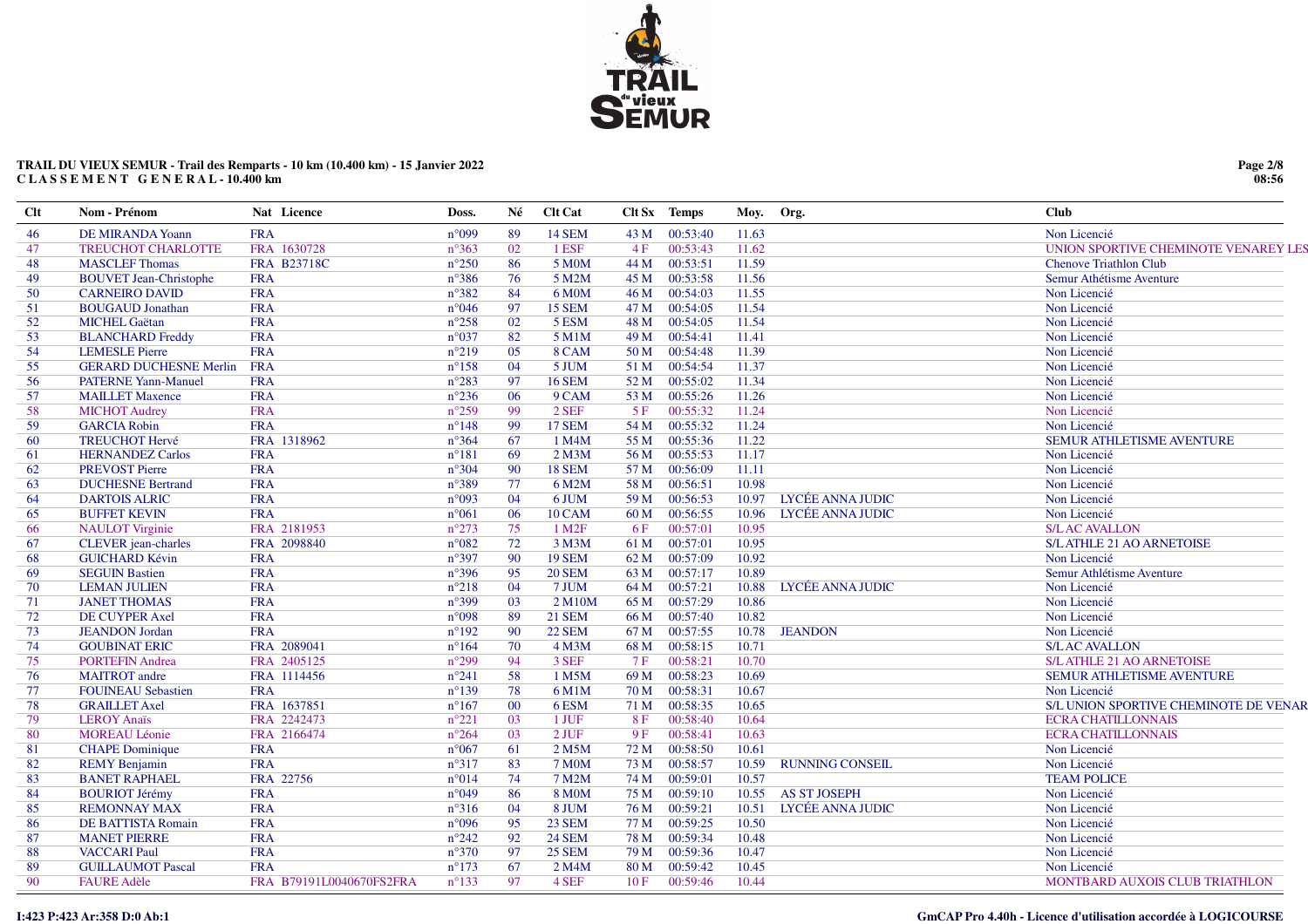

# TRAIL DU VIEUX SEMUR - Trail des Remparts - 10 km (10.400 km) - 15 Janvier 2022 CLASSEMENT GENERAL-10.400 km

| $Cl$ t | Nom - Prénom                 | Nat Licence              | Doss.          | Né | Clt Cat             |                  | Clt Sx Temps                | Moy.  | Org.                      | <b>Club</b>                  |
|--------|------------------------------|--------------------------|----------------|----|---------------------|------------------|-----------------------------|-------|---------------------------|------------------------------|
| 91     | <b>NAUDIN</b> alix           | FRA A42483C0040660MJUFR  | $n^{\circ}271$ | 03 | 9 JUM               | 81 M             | 00:59:55                    | 10.42 |                           | Chenôve triathlon club       |
| 92     | <b>CHOPARD Olivier</b>       | <b>FRA</b>               | $n^{\circ}081$ | 69 | 5 M3M               | 82 M             | 01:00:00                    | 10.40 |                           | Non Licencié                 |
| 93     | <b>MONGIN CEDRIC</b>         | FRA 7343                 | $n^{\circ}263$ | 77 | 8 M2M               | 83 M             | 01:00:06                    | 10.38 |                           | <b>TEAM POLICE</b>           |
| 94     | FARRUGIO jean-pierre         | <b>FRA</b>               | $n^{\circ}131$ | 58 | 3 M5M               |                  | 84 M 01:00:14               | 10.36 |                           | Non Licencié                 |
| 95     | <b>MATHOT Elise</b>          | FRA 1630319              | $n^{\circ}253$ | 05 | 1 CAF               | 11F              | 01:00:15                    | 10.36 |                           | S/L DUC ATHLETISME SOMBERNON |
| 96     | <b>GIROUX Edouard</b>        | <b>FRA</b>               | $n^{\circ}161$ | 83 | 9 M <sub>0</sub> M  | 85 M             | 01:00:15                    | 10.36 | MTBVTT21                  | Non Licencié                 |
| 97     | <b>LOUET Julie</b>           | <b>FRA</b>               | $n^{\circ}230$ | 85 | 2 M0F               | 12 F             | 01:00:22                    | 10.34 |                           | Non Licencié                 |
| 98     | <b>DUVAL Rémi</b>            | <b>FRA</b>               | $n^{\circ}126$ | 99 | <b>26 SEM</b>       | 86 M             | 01:00:25                    | 10.33 |                           | Non Licencié                 |
| 99     | <b>COMPAROT Charline</b>     | <b>FRA</b>               | $n^{\circ}085$ | 95 | 5 SEF               | 13F              | 01:00:27                    | 10.32 |                           | Non Licencié                 |
| 100    | <b>GOUX Florent</b>          | <b>FRA</b>               | $n^{\circ}165$ | 88 | <b>27 SEM</b>       |                  | 87 M 01:00:35               | 10.30 | <b>ROUGEMONT CONCORDE</b> | Non Licencié                 |
| 101    | <b>ZAGHINI Jean-Baptiste</b> | <b>FRA</b>               | $n^{\circ}380$ | 81 | 7 M1M               | 88 M             | 01:00:38                    | 10.29 |                           | Non Licencié                 |
| 102    | <b>GUENERET TONY</b>         | <b>FRA</b>               | $n^{\circ}172$ | 79 | 8 M1M               | 89 M             | 01:00:43                    | 10.28 | TONYGT21                  | Non Licencié                 |
| 103    | <b>PRADILLON Sebastien</b>   | <b>FRA</b>               | $n^{\circ}303$ | 77 | 9 M2M               | 90 M             | 01:00:52                    | 10.25 | <b>VS TROUHANS</b>        | Non Licencié                 |
| 104    | <b>SOUPAULT Allan</b>        | <b>FRA</b>               | $n^{\circ}346$ | 92 | <b>28 SEM</b>       |                  | 91 M 01:00:54               | 10.25 |                           | Non Licencié                 |
| 105    | <b>RAYMOND Antonin</b>       | <b>FRA</b>               | $n^{\circ}312$ | 99 | <b>29 SEM</b>       | 92 M             | 01:01:23                    | 10.17 |                           | Non Licencié                 |
| 106    | <b>CARRE Antoine</b>         | <b>FRA</b>               | $n^{\circ}066$ | 88 | <b>30 SEM</b>       | 93 M             | 01:01:29                    | 10.15 |                           | Non Licencié                 |
| 107    | <b>LHUILLIER Anne Fleur</b>  | <b>FRA</b>               | $n^{\circ}225$ | 89 | 6 SEF               | 14F              | 01:01:36                    | 10.13 |                           | Non Licencié                 |
| 108    | <b>DUPUIS Xavier</b>         | <b>FRA</b>               | $n^{\circ}390$ | 89 | <b>31 SEM</b>       | 94 M             | 01:01:36                    | 10.13 |                           | Non Licencié                 |
| 109    | <b>BOURGEOIS Jean-Luc</b>    | <b>FRA</b>               | $n^{\circ}047$ | 67 | 3 M4M               |                  | 95 M 01:01:49               | 10.10 | LA FOULÉE CHÂTILLONNAISE  | Non Licencié                 |
| 110    | <b>MAIRET Gérald</b>         | FRA 2195996              | $n^{\circ}239$ | 79 | 9 M1M               | 96 M             | 01:01:51                    | 10.09 |                           | <b>S/L DUC IS SUR TILLE</b>  |
| 111    | <b>PONCET Arnaud</b>         | <b>FRA</b>               | $n^{\circ}298$ | 74 | 10 M2M              | 97 M             | 01:01:54                    | 10.08 | LES RUNNERS DU MOULIN     | Non Licencié                 |
| 112    | <b>REYNAL Julien</b>         | <b>FRA</b>               | $n^{\circ}319$ | 87 | 10 M0M              | 98 M             | 01:01:58                    | 10.07 | <b>AGRICULTEURS</b>       | Non Licencié                 |
| 113    | <b>GARCIA Chloé</b>          | FRA 2404453              | $n^{\circ}150$ | 96 | 7 SEF               | 15F              | 01:02:00                    | 10.07 |                           | <b>AMIENS UC</b>             |
| 114    | <b>DUFOUR Vincent</b>        | <b>FRA</b>               | $n^{\circ}119$ | 79 | 10 M1M              | 99 M             | 01:02:08                    | 10.04 |                           | Non Licencié                 |
| 115    | ?Dossard #41                 | <b>FRA</b>               | $n^{\circ}041$ |    | 32 SEM              | 100 M            | 01:02:14                    | 10.03 |                           | Non Licencié                 |
| 116    | <b>GARCIA ESTEBAN</b>        | <b>FRA</b>               | $n^{\circ}149$ | 06 | <b>11 CAM</b>       | 101 <sub>M</sub> | 01:02:14                    | 10.03 | LYCÉE ANNA JUDIC          | Non Licencié                 |
| 117    | <b>HUGUENIN Juliette</b>     | <b>FRA</b>               | $n^{\circ}186$ | 95 | 8 SEF               | 16F              | 01:02:23                    | 10.00 |                           | Non Licencié                 |
| 118    | <b>BOYARD-LOPEZ Olivier</b>  | FRA 2165008              | $n^{\circ}052$ | 81 | 11 M1M              | 102 M            | 01:02:26                    | 10.00 |                           | SEMUR ATHLETISME AVENTURE    |
| 119    | <b>FOUCHENNERET ROMAIN</b>   | <b>FRA</b>               | $n^{\circ}137$ | 85 | 11 M <sub>0</sub> M |                  | $103 \overline{M}$ 01:02:30 | 9.99  |                           | Non Licencié                 |
| 120    | <b>GULAT YVES</b>            | <b>FRA</b>               | $n^{\circ}177$ | 73 | 11 M2M              | 104 M            | 01:02:31                    | 9.98  |                           | Non Licencié                 |
| 121    | <b>NABTI ANDREA</b>          | <b>FRA</b>               | $n^{\circ}270$ | 05 | 12 CAM              | 105 M            | 01:02:53                    | 9.93  | LYCÉE ANNA JUDIC          | Non Licencié                 |
| 122    | <b>BARLERIN Frédéric</b>     | <b>FRA</b>               | $n^{\circ}020$ | 80 | 12 M1M              | 106 M            | 01:03:09                    | 9.88  | <b>RALLYE FRED</b>        | Non Licencié                 |
| 123    | <b>ROLLOT</b> Jacky          | <b>FRA</b>               | $n^{\circ}326$ | 58 | 4 M5M               | 107 M            | 01:03:14                    | 9.87  | <b>FOOT USSE</b>          | Non Licencié                 |
| 124    | <b>PICARD Valentin</b>       | <b>FRA</b>               | $n^{\circ}291$ | 93 | 33 SEM              | 108 M            | 01:03:15                    | 9.87  |                           | Non Licencié                 |
| 125    | <b>THOMAS NICOLAS</b>        | <b>FRA</b>               | $n^{\circ}354$ | 82 | 13 M1M              | 109 <sub>M</sub> | 01:03:24                    | 9.84  |                           | Non Licencié                 |
| 126    | <b>NORIS Benjamin</b>        | <b>FRA</b>               | $n^{\circ}276$ | 87 | 12 M0M              | 110 <sub>M</sub> | 01:03:25                    | 9.84  | LA FOULÉE CHÂTILLONNAISE  | Non Licencié                 |
| 127    | <b>DUABDESSEVAM KARIM</b>    | <b>FRA</b>               | $n^{\circ}400$ |    | 34 SEM              |                  | 111 M 01:03:26              | 9.84  |                           | Non Licencié                 |
| 128    | <b>DE BATTISTA Hervé</b>     | FRA C02328L0041301MV4FRA | $n^{\circ}097$ | 66 | 4 M4M               | 112 M            | 01:03:27                    | 9.83  |                           | <b>VERT DE CHABLIS</b>       |
| 129    | <b>ROUGEOT MARC</b>          | <b>FRA</b>               | $n^{\circ}329$ | 67 | 5 M4M               |                  | 113 M 01:03:33              | 9.82  |                           | Non Licencié                 |
| 130    | <b>CHOGNON Mathieu</b>       | <b>FRA</b>               | $n^{\circ}080$ | 88 | <b>35 SEM</b>       | 114M             | 01:03:35                    | 9.81  |                           | Non Licencié                 |
| 131    | <b>BRIFFAUT Cédric</b>       | <b>FRA A85820</b>        | $n^{\circ}055$ | 78 | 14 M1M              | 115 M            | 01:03:37                    | 9.81  |                           | Mactri                       |
| 132    | <b>PUJOS Cédric</b>          | <b>FRA</b>               | $n^{\circ}306$ | 71 | 6 M3M               |                  | 116 M 01:03:48              | 9.78  |                           | Non Licencié                 |
| 133    | <b>BOUSSARD Anthony</b>      | <b>FRA</b>               | $n^{\circ}050$ | 89 | <b>36 SEM</b>       | 117 M            | 01:03:51                    | 9.78  |                           | Non Licencié                 |
| 134    | <b>BARBOT</b> sylvain        | <b>FRA</b>               | $n^{\circ}019$ | 80 | 15 M1M              | 118 M            | 01:03:55                    | 9.76  |                           | Non Licencié                 |
| 135    | <b>GALLOIS Jérôme</b>        | <b>FRA</b>               | $n^{\circ}145$ | 85 | 13 M0M              | 119M             | 01:04:00                    | 9.75  |                           | Non Licencié                 |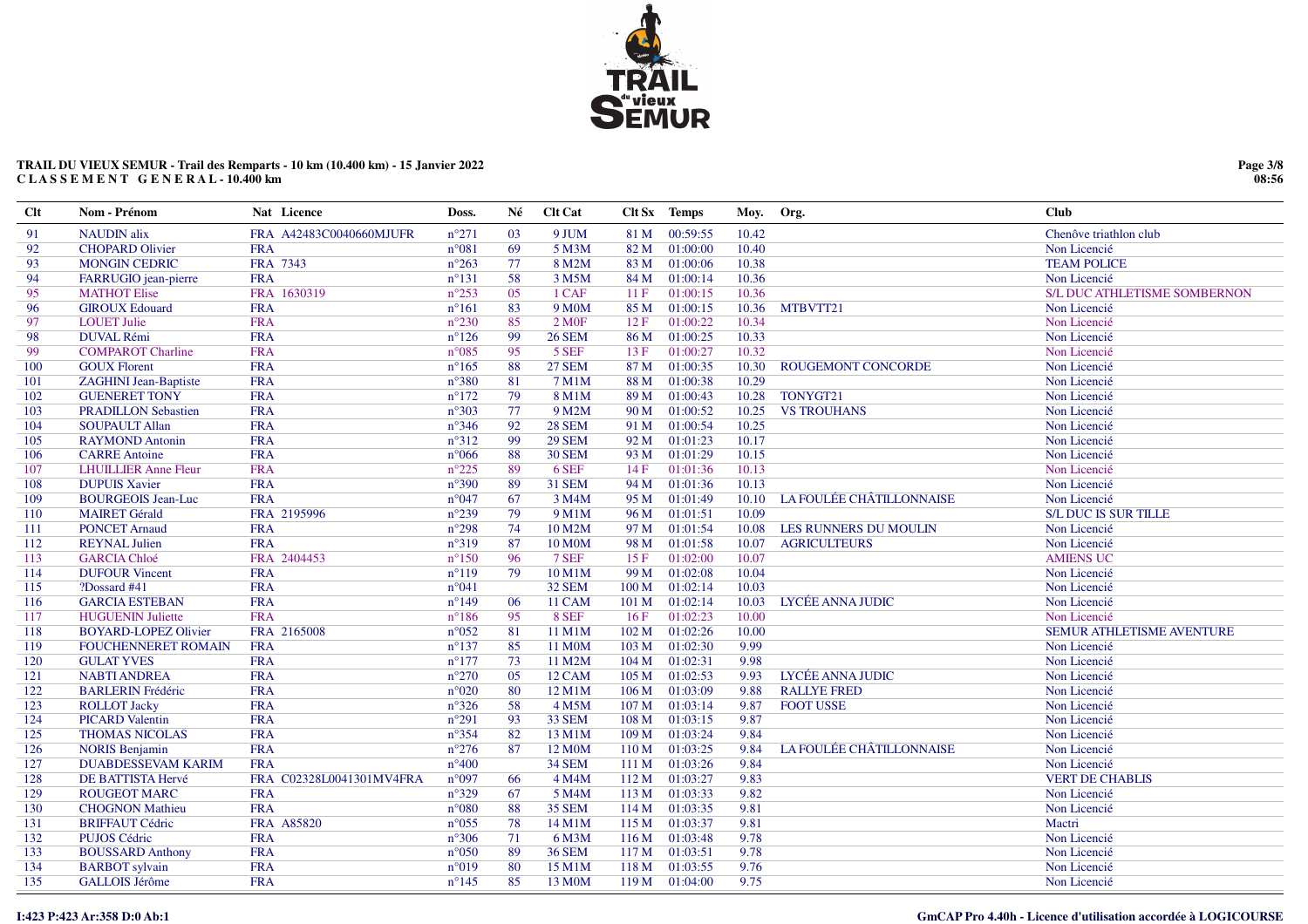

# TRAIL DU VIEUX SEMUR - Trail des Remparts - 10 km (10.400 km) - 15 Janvier 2022 CLASSEMENT GENERAL - 10.400 km

| <b>Clt</b> | Nom - Prénom              | Nat Licence             | Doss.          | Né  | <b>Clt Cat</b>         |       | Clt Sx Temps   | Moy. | Org.                             | <b>Club</b>                      |
|------------|---------------------------|-------------------------|----------------|-----|------------------------|-------|----------------|------|----------------------------------|----------------------------------|
| 136        | <b>GUEGAN Edwige</b>      | FRA 1534007             | $n^{\circ}171$ | 71  | 1 M3F                  | 17F   | 01:04:07       | 9.73 |                                  | <b>ECRA CHATILLONNAIS</b>        |
| 137        | <b>MARGAROLI Eric</b>     | FRA 1267299             | $n^{\circ}244$ | 58  | 5 M5M                  | 120 M | 01:04:08       | 9.73 |                                  | <b>S/L DUC IS SUR TILLE</b>      |
| 138        | <b>LAVENANT Thierry</b>   | <b>FRA</b>              | $n^{\circ}208$ | 67  | 6 M4M                  | 121 M | 01:04:13       | 9.72 |                                  | Non Licencié                     |
| 139        | <b>GARNIER Camille</b>    | <b>FRA</b>              | $n^{\circ}151$ | 95  | 37 SEM                 |       | 122 M 01:04:13 | 9.72 |                                  | Non Licencié                     |
| 140        | <b>BOUSSARD David</b>     | FRA 1507285             | $n^{\circ}051$ | 72  | 7 M3M                  | 123 M | 01:04:30       | 9.68 |                                  | <b>SEMUR ATHLETISME AVENTURE</b> |
| 141        | <b>DEMONTFAUCON Kévin</b> | <b>FRA</b>              | $n^{\circ}105$ | 95  | <b>38 SEM</b>          | 124 M | 01:04:42       | 9.65 |                                  | Non Licencié                     |
| 142        | <b>ACHOTTE JUSTINE</b>    | <b>FRA</b>              | $n^{\circ}002$ | 04  | 3 JUF                  | 18F   | 01:04:48       | 9.63 | LYCÉE ANNA JUDIC                 | Non Licencié                     |
| 143        | <b>SIMARD Romuald</b>     | <b>FRA</b>              | $n^{\circ}342$ | 73  | 12 M2M                 | 125 M | 01:04:56       | 9.61 |                                  | Non Licencié                     |
| 144        | <b>LAMARCHE Florian</b>   | <b>FRA</b>              | $n^{\circ}203$ | 81  | 16 M1M                 | 126 M | 01:05:08       | 9.58 |                                  | Non Licencié                     |
| 145        | <b>TOUCHAIS AMANDINE</b>  | <b>FRA</b>              | $n^{\circ}362$ | 05  | $2$ CAF                | 19F   | 01:05:30       | 9.53 | LYCÉE ANNA JUDIC                 | Non Licencié                     |
| 146        | <b>BOURGEOIS JEROME</b>   | FRA 29962               | $n^{\circ}048$ | 73  | 13 M2M                 | 127 M | 01:06:12       | 9.43 |                                  | <b>TEAM POLICE</b>               |
| 147        | <b>MARTIN Lucie</b>       | <b>FRA</b>              | $n^{\circ}247$ | 90  | 9 SEF                  | 20F   | 01:06:21       | 9.40 | <b>TEAM MEUNIER</b>              | Non Licencié                     |
| 148        | <b>KORAL</b> ysalyne      | <b>FRA</b>              | $n^{\circ}199$ | 05  | 3 CAF                  | 21F   | 01:06:22       | 9.40 |                                  | Non Licencié                     |
| 149        | <b>DESFOSSE</b> thierry   | <b>FRA</b>              | $n^{\circ}110$ | 64  | 7 M4M                  | 128 M | 01:06:40       | 9.36 |                                  | Non Licencié                     |
| 150        | <b>DOUDIN Sébastien</b>   | <b>FRA</b>              | $n^{\circ}115$ | 80  | 17 M1M                 | 129M  | 01:06:42       | 9.36 |                                  | Non Licencié                     |
| 151        | <b>VALLA Romain</b>       | <b>FRA</b>              | $n^{\circ}372$ | 82  | 18 M1M                 | 130 M | 01:06:42       | 9.36 | <b>LA FINE ÉKIPE</b>             | Non Licencié                     |
| 152        | <b>NICOLAS HUGO</b>       | <b>FRA</b>              | $n^{\circ}274$ | 04  | <b>10 JUM</b>          | 131 M | 01:06:46       | 9.35 | LYCÉE ANNA JUDIC                 | Non Licencié                     |
| 153        | <b>BUCZEK Alexis</b>      | <b>FRA</b>              | $n^{\circ}060$ | 96  | <b>39 SEM</b>          | 132 M | 01:06:50       | 9.34 | <b>POMPIER SEMUR</b>             | Non Licencié                     |
| 154        | <b>GALLARDO</b> Thomas    | <b>FRA</b>              | $n^{\circ}144$ | 80  | 19 M1M                 | 133 M | 01:07:01       | 9.31 |                                  | Non Licencié                     |
| 155        | <b>LEONARD Nathalie</b>   | <b>FRA</b>              | $n^{\circ}220$ | 82  | $2$ M <sub>1</sub> F   | 22 F  | 01:07:12       | 9.29 | <b>USJ</b>                       | Non Licencié                     |
| 156        | <b>MARION</b> Aurélie     | FRA 2052992             | $n^{\circ}245$ | 86  | 3 M <sub>OF</sub>      | 23 F  | 01:07:29       | 9.25 |                                  | <b>S/L ATHLE 21 AO ARNETOISE</b> |
| 157        | <b>PAUTOT</b> Christophe  | <b>FRA</b>              | $n^{\circ}285$ | 74  | 14 M2M                 | 134 M | 01:07:29       | 9.25 |                                  | Non Licencié                     |
| 158        | <b>ROB</b> Alexa          | <b>FRA</b>              | $n^{\circ}321$ | 77  | $2$ M <sub>2</sub> $F$ | 24F   | 01:07:45       | 9.21 |                                  | Non Licencié                     |
| 159        | <b>LARGY Hélène</b>       | <b>FRA</b>              | $n^{\circ}205$ | 88  | <b>10 SEF</b>          | 25F   | 01:07:48       | 9.21 | <b>FKC SEMUROIS</b>              | Non Licencié                     |
| 160        | <b>DAMOTTE Pierre</b>     | <b>FRA</b>              | n°091          | 94  | 40 SEM                 | 135 M | 01:07:48       | 9.20 |                                  | Non Licencié                     |
| 161        | <b>CHARDONNEREAU Léa</b>  | <b>FRA</b>              | $n^{\circ}069$ | -99 | <b>11 SEF</b>          | 26F   | 01:07:50       | 9.20 |                                  | Non Licencié                     |
| 162        | <b>KUSTER Tiphaine</b>    | <b>FRA</b>              | $n^{\circ}200$ | 88  | <b>12 SEF</b>          | 27F   | 01:07:56       | 9.19 |                                  | Non Licencié                     |
| 163        | <b>ROCAULT Stéphane</b>   | <b>FRA</b>              | $n^{\circ}322$ | 81  | 20 M1M                 | 136 M | 01:07:59       | 9.18 | 100% BPM                         | Non Licencié                     |
| 164        | <b>DELFERRIERE Emilie</b> | <b>FRA</b>              | $n^{\circ}103$ | 92  | <b>13 SEF</b>          | 28 F  | 01:09:24       | 8.99 |                                  | Non Licencié                     |
| 165        | <b>OLLIVIER Sandra</b>    | FRA 1470692             | $n^{\circ}277$ | 73  | 3 M <sub>2F</sub>      | 29F   | 01:09:40       | 8.96 |                                  | <b>SEMUR ATHLETISME AVENTURE</b> |
| 166        | <b>DUCROIX</b> amelie     | <b>FRA</b>              | $n^{\circ}118$ | 84  | 4 M <sub>OF</sub>      | 30 F  | 01:09:46       | 8.95 |                                  | Non Licencié                     |
| 167        | <b>ERARD</b> Astrid       | <b>FRA</b>              | $n^{\circ}127$ | 89  | <b>14 SEF</b>          | 31 F  | 01:09:49       | 8.94 |                                  | Non Licencié                     |
| 168        | <b>POUSSEUR Frederic</b>  | <b>FRA</b>              | $n^{\circ}302$ | 60  | 6 M5M                  | 137 M | 01:10:00       | 8.92 | LA FOULÉE CHATILLONNAISE         | Non Licencié                     |
| 169        | <b>JACUS</b> Fabien       | <b>FRA</b>              | $n^{\circ}190$ | 77  | 15 M2M                 | 138 M | 01:10:01       | 8.91 |                                  | Non Licencié                     |
| 170        | <b>DUPLOYER Franck</b>    | <b>FRA</b>              | $n^{\circ}123$ | 77  | 16 M2M                 | 139 M | 01:10:04       | 8.91 |                                  | Non Licencié                     |
| 171        | <b>DUFOUR Charlie</b>     | <b>FRA</b>              | $n^{\circ}120$ | 04  | 4 JUF                  | 32 F  | 01:10:05       | 8.90 | LYCÉE DÉSIRÉ NISARD CHÂTILLON    | Non Licencié                     |
| 172        | <b>BRUCY Florian</b>      | <b>FRA</b>              | $n^{\circ}058$ | 89  | 41 SEM                 | 140 M | 01:10:06       | 8.90 |                                  | Non Licencié                     |
| 173        | <b>RATTON Catherine</b>   | <b>FRA B60468</b>       | $n^{\circ}311$ | 75  | 4 M2F                  | 33 F  | 01:10:10       | 8.89 | <b>MACTRI</b>                    | <b>MACTRI</b>                    |
| 174        | <b>BREON Delphine</b>     | <b>FRA</b>              | $n^{\circ}054$ | 79  | 3 M1F                  | 34 F  | 01:10:15       | 8.88 |                                  | Non Licencié                     |
| 175        | <b>NAUDIN Severine</b>    | FRA A36902C0040660FV2FR | $n^{\circ}272$ | 74  | $5$ M <sub>2</sub> $F$ | 35 F  | 01:10:21       | 8.87 |                                  | Chenôve triathlon club           |
| 176        | <b>MILLOT</b> Edouard     | <b>FRA</b>              | $n^{\circ}261$ | 81  | 21 M1M                 | 141 M | 01:10:22       | 8.87 |                                  | Non Licencié                     |
| 177        | <b>GUILLON</b> rudy       | <b>FRA</b>              | $n^{\circ}175$ | 70  | 8 M3M                  | 142 M | 01:10:25       | 8.86 |                                  | Non Licencié                     |
| 178        | <b>CAYTAN RODRIGUE</b>    | <b>FRA</b>              | $n^{\circ}383$ | 85  | 14 M <sub>0</sub> M    | 143 M | 01:10:30       | 8.85 |                                  | <b>HBC</b> Semur                 |
| 179        | <b>GROSSA Patrick</b>     | <b>FRA</b>              | $n^{\circ}170$ | 58  | 7 M5M                  | 144 M | 01:10:31       | 8.85 | <b>SAVIGNY TRAIL CLUB</b>        | Non Licencié                     |
| 180        | <b>ALINC</b> kevin        | FRA 2357849             | $n^{\circ}007$ | 88  | 42 SEM                 |       | 145 M 01:10:33 | 8.85 | <b>SEMUR ATHLETISME AVENTURE</b> | <b>SEMUR ATHLETISME AVENTURE</b> |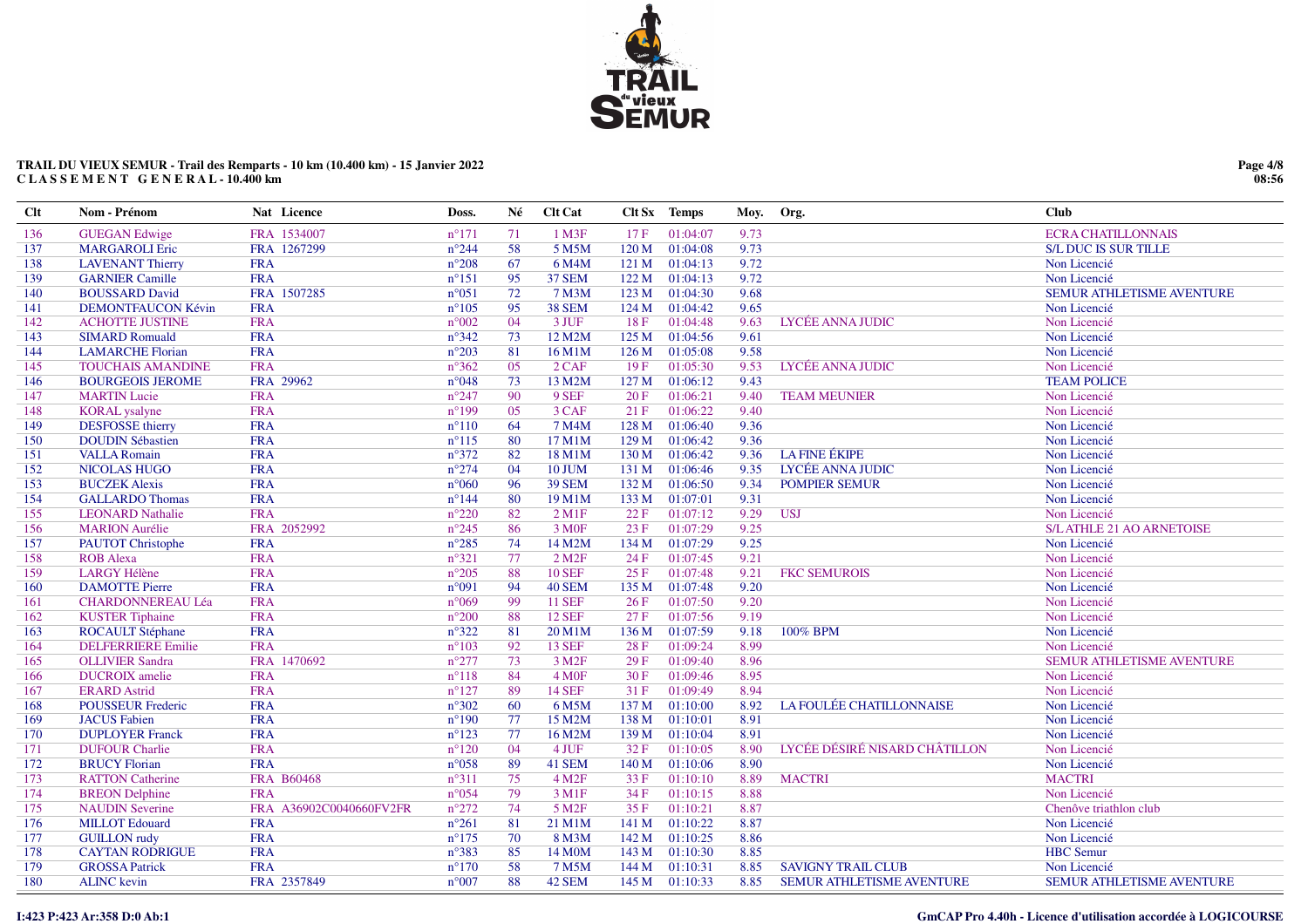

# TRAIL DU VIEUX SEMUR - Trail des Remparts - 10 km (10.400 km) - 15 Janvier 2022 CLASSEMENT GENERAL - 10.400 km

| Clt | Nom - Prénom                        | Nat Licence | Doss.           | Né     | <b>Clt Cat</b>     |       | Clt Sx Temps   | Moy. | Org.                         | <b>Club</b>                         |
|-----|-------------------------------------|-------------|-----------------|--------|--------------------|-------|----------------|------|------------------------------|-------------------------------------|
| 181 | <b>DELFERRIERE</b> sylvain          | <b>FRA</b>  | $n^{\circ}102$  | 65     | 8 M4M              | 146 M | 01:10:34       | 8.84 |                              | Non Licencié                        |
| 182 | PINTO aurelie                       | <b>FRA</b>  | $n^{\circ}295$  | 84     | 5 M <sub>OF</sub>  | 36F   | 01:10:36       | 8.84 | <b>LES TUCHES</b>            | Non Licencié                        |
| 183 | <b>DORET Alain</b>                  | <b>FRA</b>  | $n^{\circ}113$  | 73     | 17 M2M             | 147 M | 01:10:38       | 8.83 |                              | Non Licencié                        |
| 184 | <b>HUAN CHARLES</b>                 | <b>FRA</b>  | $n^{\circ}183$  | 06     | 13 CAM             | 148 M | 01:10:38       | 8.83 | LYCÉE ANNA JUDIC             | Non Licencié                        |
| 185 | THIOUR-MAUPRIVEZ Clémen FRA 2371607 |             | $n^{\circ}353$  | 93     | <b>15 SEF</b>      | 37 F  | 01:10:40       | 8.83 |                              | <b>ASPTT DIJON ATHLETISME</b>       |
| 186 | <b>LEFEVRE BRUNO</b>                | <b>FRA</b>  | $n^{\circ}214$  | 70     | 9 M3M              | 149 M | 01:10:44       | 8.82 | <b>TEAM ICSEO</b>            | Non Licencié                        |
| 187 | <b>DAUJON</b> Cyrille               | <b>FRA</b>  | $n^{\circ}094$  | 74     | 18 M2M             | 150 M | 01:10:46       | 8.82 |                              | Non Licencié                        |
| 188 | FÈVRE nicolas                       | <b>FRA</b>  | $n^{\circ}$ 135 | 72     | 10 M3M             |       | 151 M 01:10:47 | 8.82 |                              | Non Licencié                        |
| 189 | <b>VACCARI Louis</b>                | <b>FRA</b>  | $n^{\circ}371$  | 00     | 7 ESM              |       | 152 M 01:10:51 | 8.81 | <b>AJVN</b>                  | Non Licencié                        |
| 190 | <b>FROCHOT Ludovic</b>              | <b>FRA</b>  | $n^{\circ}141$  | 86     | 15 M0M             |       | 153 M 01:10:52 | 8.81 |                              | Non Licencié                        |
| 191 | <b>CHARTON Guillaume</b>            | <b>FRA</b>  | $n^{\circ}071$  | 84     | 16 M0M             | 154 M | 01:10:52       | 8.81 |                              | Non Licencié                        |
| 192 | <b>SCHMITT Angèle</b>               | FRA 2375871 | $n^{\circ}338$  | 82     | $4 \,\mathrm{M1F}$ | 38 F  | 01:10:56       | 8.80 |                              | <b>COUREURS SUR ROUTE COTE D OR</b> |
| 193 | DÉRIVÉ Julien                       | <b>FRA</b>  | $n^{\circ}109$  | 90     | 43 SEM             | 155 M | 01:10:57       | 8.80 |                              | Non Licencié                        |
| 194 | <b>PASCAL Clémentine</b>            | <b>FRA</b>  | $n^{\circ}281$  | 86     | 6 M <sub>OF</sub>  | 39F   | 01:11:01       | 8.79 |                              | Non Licencié                        |
| 195 | <b>PANSIOT NATHALIE</b>             | <b>FRA</b>  | $n^{\circ}279$  | 87     | <b>7 MOF</b>       | 40 F  | 01:11:02       | 8.79 |                              | Non Licencié                        |
| 196 | <b>CHEVALLIER Freddy</b>            | <b>FRA</b>  | $n^{\circ}078$  | 78     | 22 M1M             | 156 M | 01:11:11       | 8.77 | LES RUNNERS DU MOULIN        | Non Licencié                        |
| 197 | <b>JOLY</b> brice                   | <b>FRA</b>  | $n^{\circ}196$  | 82     | 23 M1M             | 157 M | 01:11:26       | 8.74 | <b>LA FINEKIPE</b>           | Non Licencié                        |
| 198 | <b>GAUDIN Michael</b>               | <b>FRA</b>  | $n^{\circ}385$  | 81     | 24 M1M             |       | 158 M 01:11:29 | 8.73 |                              | Non Licencié                        |
| 199 | <b>MAGNIEN</b> Françoise            | <b>FRA</b>  | $n^{\circ}233$  | 50     | 1 M7F              | 41F   | 01:11:31       | 8.73 | <b>FOULEE CHATILLONNAISE</b> | Non Licencié                        |
| 200 | <b>BENOIST Quentin</b>              | <b>FRA</b>  | $n^{\circ}028$  | 97     | 44 SEM             | 159 M | 01:11:32       | 8.73 | <b>TEAM ICSEO</b>            | Non Licencié                        |
| 201 | <b>BARROIS Pauline</b>              | <b>FRA</b>  | $n^{\circ}022$  | 96     | <b>16 SEF</b>      | 42 F  | 01:11:34       | 8.72 |                              | Non Licencié                        |
| 202 | <b>JEANNEY</b> jerome               | <b>FRA</b>  | $n^{\circ}193$  | 72     | 11 M3M             |       | 160 M 01:11:38 | 8.71 | LA FOULÉE CHATTILLONNAISE    | Non Licencié                        |
| 203 | POSOT-THOMAS EVAN                   | <b>FRA</b>  | $n^{\circ}301$  | 06     | 14 CAM             |       | 161 M 01:11:41 | 8.71 | LYCÉE ANNA JUDIC             | Non Licencié                        |
| 204 | <b>CHEVILLION</b> lionel            | <b>FRA</b>  | $n^{\circ}079$  | 56     | 1 M6M              |       | 162 M 01:11:41 | 8.71 |                              | Non Licencié                        |
| 205 | <b>CARTON Marie Noël</b>            | <b>FRA</b>  | $n^{\circ}392$  | 69     | $2$ M3F            | 43 F  | 01:11:46       | 8.70 |                              | Non Licencié                        |
| 206 | <b>MOREL Eline</b>                  | <b>FRA</b>  | $n^{\circ}265$  | $00\,$ | $2$ ESF            | 44 F  | 01:12:10       | 8.65 |                              | Non Licencié                        |
| 207 | DOSSO Rémy                          | <b>FRA</b>  | $n^{\circ}114$  | 94     | 45 SEM             |       | 163 M 01:12:17 | 8.63 | <b>TEAM ICSEO</b>            | Non Licencié                        |
| 208 | <b>VERRIER BASTIEN</b>              | <b>FRA</b>  | $n^{\circ}375$  | 04     | 11 JUM             | 164 M | 01:12:19       | 8.63 | LYCÉE ANNA JUDIC             | Non Licencié                        |
| 209 | <b>DUMOUX Philippe</b>              | FRA 2236381 | $n^{\circ}121$  | 60     | 8 M5M              | 165 M | 01:12:26       | 8.62 |                              | S/L DUC IS SUR TILLE                |
| 210 | <b>MACAIRE Xavier</b>               | <b>FRA</b>  | $n^{\circ}232$  | 78     | 25 M1M             | 166 M | 01:12:26       | 8.62 |                              | Non Licencié                        |
| 211 | <b>BARTEL JULIETTE</b>              | <b>FRA</b>  | $n^{\circ}023$  | 05     | 4 CAF              | 45 F  | 01:12:28       | 8.61 | LYCÉE ANNA JUDIC             | Non Licencié                        |
| 212 | PINCHON NOAH                        | <b>FRA</b>  | $n^{\circ}294$  | 06     | 15 CAM             |       | 167 M 01:12:29 | 8.61 | LYCÉE ANNA JUDIC             | Non Licencié                        |
| 213 | <b>PONZO David</b>                  | <b>FRA</b>  | $n^{\circ}393$  | 72     | 12 M3M             | 168 M | 01:12:31       | 8.61 |                              | Non Licencié                        |
| 214 | <b>LAUVERGNAT CLET</b>              | FRA 711085  | $n^{\circ}207$  | 57     | 2 M6M              |       | 169 M 01:12:34 | 8.60 |                              | <b>S/L ATHLE 21 AO ARNETOISE</b>    |
| 215 | <b>PERBET Brice</b>                 | <b>FRA</b>  | $n^{\circ}288$  | 92     | <b>46 SEM</b>      |       | 170 M 01:12:57 | 8.56 |                              | Non Licencié                        |
| 216 | <b>CHAPPA</b> gilles                | <b>FRA</b>  | $n^{\circ}068$  | 70     | 13 M3M             | 171 M | 01:13:40       | 8.47 |                              | Non Licencié                        |
| 217 | <b>FUNTOWICZ Antoine</b>            | <b>FRA</b>  | $n^{\circ}142$  | 93     | <b>47 SEM</b>      | 172 M | 01:13:44       | 8.46 |                              | Non Licencié                        |
| 218 | <b>BOSSUE Sandrine</b>              | <b>FRA</b>  | $n^{\circ}387$  | 75     | 6 M <sub>2F</sub>  | 46 F  | 01:13:50       | 8.45 |                              | Non Licencié                        |
| 219 | <b>CRINQUAND CAROL</b>              | FRA 21408   | $n^{\circ}087$  | 69     | 3 M3F              | 47 F  | 01:14:03       | 8.43 |                              | <b>TEAM POLICE</b>                  |
| 220 | <b>LAZZARONI</b> Jean Chistophe     | <b>FRA</b>  | $n^{\circ}209$  | 67     | 9 M4M              | 173 M | 01:14:18       | 8.40 |                              | Non Licencié                        |
| 221 | <b>GUMERY Yves</b>                  | <b>FRA</b>  | $n^{\circ}179$  | 58     | 9 M5M              | 174 M | 01:14:22       | 8.39 | <b>DRAGON DES 3 RIVIERES</b> | Non Licencié                        |
| 222 | <b>CHAUVE Valérie</b>               | <b>FRA</b>  | $n^{\circ}075$  | 79     | 5 M1F              | 48 F  | 01:14:22       | 8.39 |                              | Non Licencié                        |
| 223 | <b>GOUIFFES Philippe</b>            | <b>FRA</b>  | $n^{\circ}395$  | 71     | 14 M3M             | 175 M | 01:14:27       | 8.38 |                              | Non Licencié                        |
| 224 | <b>GARRAUT Romain</b>               | <b>FRA</b>  | $n^{\circ}153$  | 77     | 19 M2M             | 176 M | 01:14:30       | 8.38 |                              | Non Licencié                        |
| 225 | <b>DEFFONTAINES Jean</b>            | <b>FRA</b>  | $n^{\circ}101$  | 89     | 48 SEM             |       | 177 M 01:14:54 | 8.33 |                              | Non Licencié                        |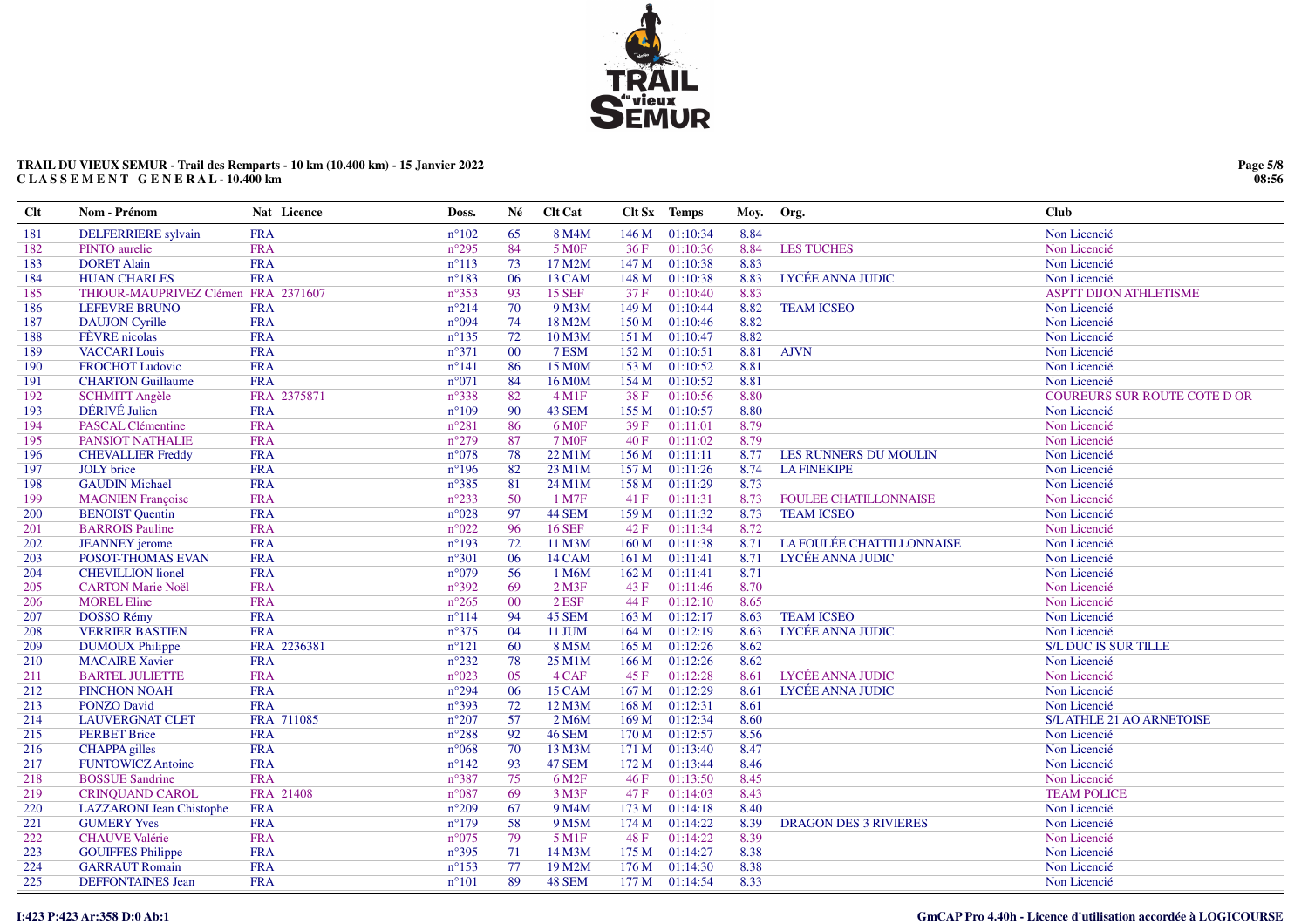

### TRAIL DU VIEUX SEMUR - Trail des Remparts - 10 km (10.400 km) - 15 Janvier 2022<br>CLASSEMENT GENERAL - 10.400 km

| Clt | Nom - Prénom                 | Nat Licence | Doss.          | Né     | <b>Clt</b> Cat      |                  | Clt Sx Temps   | Moy. | Org.                     | <b>Club</b>                      |
|-----|------------------------------|-------------|----------------|--------|---------------------|------------------|----------------|------|--------------------------|----------------------------------|
| 226 | <b>WOZNIAK AXEL</b>          | <b>FRA</b>  | $n^{\circ}379$ | 05     | <b>16 CAM</b>       | 178 M            | 01:15:10       | 8.30 | LYCÉE ANNA JUDIC         | Non Licencié                     |
| 227 | <b>DAUX</b> Charlotte        | <b>FRA</b>  | $n^{\circ}095$ | 04     | 5 JUF               | 49F              | 01:15:14       | 8.30 |                          | Non Licencié                     |
| 228 | TORTOCHAUX FLORENCE          | <b>FRA</b>  | $n^{\circ}360$ | 71     | $4$ M3F             | 50F              | 01:15:32       | 8.26 |                          | Non Licencié                     |
| 229 | <b>SAUCOURT Jean-charles</b> | <b>FRA</b>  | $n^{\circ}335$ | 70     | 15 M3M              |                  | 179 M 01:15:43 | 8.24 |                          | Non Licencié                     |
| 230 | <b>ACAR Ebru</b>             | FRA 2424407 | $n^{\circ}001$ | 93     | <b>17 SEF</b>       | 51F              | 01:15:45       | 8.24 |                          | <b>ECRA CHATILLONNAIS</b>        |
| 231 | <b>ETIENNE</b> gerald        | <b>FRA</b>  | $n^{\circ}128$ | 76     | 20 M2M              | 180 M            | 01:15:50       | 8.23 |                          | Non Licencié                     |
| 232 | <b>VALLERAND David</b>       | <b>FRA</b>  | $n^{\circ}373$ | 86     | 17 M0M              | 181 M            | 01:15:56       | 8.22 |                          | Non Licencié                     |
| 233 | <b>HUBERT Elisabeth</b>      | <b>FRA</b>  | $n^{\circ}184$ | $00\,$ | 3 ESF               | 52F              | 01:15:57       | 8.22 |                          | Non Licencié                     |
| 234 | <b>GUILLEMET</b> pierre      | <b>FRA</b>  | $n^{\circ}174$ | 76     | 21 M2M              | 182 M            | 01:15:59       | 8.21 |                          | Non Licencié                     |
| 235 | PRUNIER RENAUD               | <b>FRA</b>  | $n^{\circ}305$ | 78     | 26 M1M              | 183 M            | 01:16:07       | 8.20 | <b>LES TUCHES</b>        | Non Licencié                     |
| 236 | <b>DREVET Claire-Marie</b>   | <b>FRA</b>  | $n^{\circ}116$ | 87     | <b>8 MOF</b>        | 53 F             | 01:16:09       | 8.20 |                          | Non Licencié                     |
| 237 | <b>NICVERT Virginie</b>      | <b>FRA</b>  | $n^{\circ}275$ | 87     | 9 M <sub>OF</sub>   | 54 F             | 01:16:16       | 8.18 |                          | Non Licencié                     |
| 238 | <b>DUPY</b> Marlène          | <b>FRA</b>  | $n^{\circ}125$ | 86     | <b>10 MOF</b>       | 55 F             | 01:16:18       | 8.18 |                          | Non Licencié                     |
| 239 | <b>BILLARD</b> franck        | <b>FRA</b>  | $n^{\circ}033$ | 78     | 27 M1M              | 184 M            | 01:16:20       | 8.18 |                          | Non Licencié                     |
| 240 | <b>BONADEI</b> Lou           | <b>FRA</b>  | $n^{\circ}401$ | 89     | <b>18 SEF</b>       | 56 F             | 01:16:31       | 8.16 |                          | Non Licencié                     |
| 241 | <b>GONZALEZ Alison</b>       | <b>FRA</b>  | $n^{\circ}163$ | 95     | <b>19 SEF</b>       | 57F              | 01:16:41       | 8.14 |                          | Non Licencié                     |
| 242 | <b>PACOT Thierry</b>         | <b>FRA</b>  | $n^{\circ}278$ | 67     | 10 M <sub>4</sub> M | 185 M            | 01:16:44       | 8.13 |                          | Non Licencié                     |
| 243 | PERREAU-CHEMARDIN ALE: FRA   |             | $n^{\circ}289$ | 86     | 18 M0M              | 186 M            | 01:16:57       | 8.11 |                          | Non Licencié                     |
| 244 | <b>LEGER Virginie</b>        | <b>FRA</b>  | $n^{\circ}215$ | 77     | 7 M <sub>2</sub> F  | 58 F             | 01:17:15       | 8.08 | LES COUREURS DU DIMANCGE | Non Licencié                     |
| 245 | <b>DEMORAT LAURENT</b>       | FRA 2871    | $n^{\circ}106$ | 70     | 16 M3M              |                  | 187 M 01:17:25 | 8.06 |                          | <b>TEAM POLICE</b>               |
| 246 | <b>LEROY</b> Justine         | <b>FRA</b>  | $n^{\circ}223$ | 97     | <b>20 SEF</b>       | 59F              | 01:17:27       | 8.06 | <b>TEAM FLUO</b>         | Non Licencié                     |
| 247 | <b>CHAUMERLIAC Louis</b>     | <b>FRA</b>  | $n^{\circ}073$ | $00\,$ | 8 ESM               | 188 M            | 01:17:27       | 8.06 | <b>TEAM FLUO</b>         | Non Licencié                     |
| 248 | <b>PARIS</b> Gaëtan          | <b>FRA</b>  | $n^{\circ}280$ | $00\,$ | 9 ESM               | 189 <sub>M</sub> | 01:17:27       | 8.06 | <b>TEAM FLUO</b>         | Non Licencié                     |
| 249 | <b>LEROY Coralie</b>         | <b>FRA</b>  | $n^{\circ}222$ | $00\,$ | 4 ESF               | 60 F             | 01:17:27       | 8.06 | <b>TEAM FLUO</b>         | Non Licencié                     |
| 250 | <b>BEUTOT Laëtitia</b>       | FRA 2196453 | $n^{\circ}032$ | 75     | 8 M <sub>2F</sub>   | 61 F             | 01:17:59       | 8.00 |                          | <b>S/L ATHLE 21 AO ARNETOISE</b> |
| 251 | <b>GRENIER Georges</b>       | <b>FRA</b>  | $n^{\circ}169$ | 49     | 1 M7M               | 190 M            | 01:18:06       | 7.99 | AS TONNERRE RUNING       | Non Licencié                     |
| 252 | <b>GOYARD Xavier</b>         | <b>FRA</b>  | $n^{\circ}166$ | 74     | 22 M2M              | 191 M            | 01:18:06       | 7.99 |                          | Non Licencié                     |
| 253 | <b>DELOLME Bruno</b>         | <b>FRA</b>  | $n^{\circ}104$ | 74     | 23 M2M              | 192 M            | 01:18:12       | 7.98 |                          | Non Licencié                     |
| 254 | <b>SCHMITT Bertille</b>      | <b>FRA</b>  | $n^{\circ}337$ | 94     | <b>21 SEF</b>       | 62 F             | 01:18:29       | 7.95 |                          | Non Licencié                     |
| 255 | <b>MEUGNOT Gérard</b>        | <b>FRA</b>  | $n^{\circ}257$ | 69     | 17 M3M              | 193 M            | 01:18:42       | 7.93 |                          | Non Licencié                     |
| 256 | <b>BAUDOIN THIBAUT</b>       | <b>FRA</b>  | $n^{\circ}398$ | 97     | 49 SEM              | 194 M            | 01:18:49       | 7.92 |                          | Non Licencié                     |
| 257 | <b>SULLIOT</b> thierry       | <b>FRA</b>  | $n^{\circ}349$ | 65     | 11 M4M              | 195 M            | 01:18:55       | 7.91 |                          | Non Licencié                     |
| 258 | <b>BRUCY Chloé</b>           | <b>FRA</b>  | $n^{\circ}057$ | 94     | <b>22 SEF</b>       | 63 F             | 01:19:06       | 7.89 |                          | Non Licencié                     |
| 259 | <b>BARBAZZA Alain</b>        | <b>FRA</b>  | $n^{\circ}016$ | 65     | 12 M4M              | 196 M            | 01:19:08       | 7.89 | <b>TEAM ICSEO</b>        | Non Licencié                     |
| 260 | <b>GIRARD Aurélie</b>        | <b>FRA</b>  | $n^{\circ}160$ | 84     | <b>11 MOF</b>       | 64 F             | 01:19:09       | 7.89 |                          | Non Licencié                     |
| 261 | <b>THIERRY Celine</b>        | <b>FRA</b>  | $n^{\circ}352$ | 80     | 6 M1F               | 65 F             | 01:19:10       | 7.88 |                          | Non Licencié                     |
| 262 | POHL FANETTE                 | <b>FRA</b>  | $n^{\circ}297$ | 06     | 5 CAF               | 66 F             | 01:19:16       | 7.87 | LYCÉE ANNA JUDIC         | Non Licencié                     |
| 263 | <b>TISSANDIER Matthieu</b>   | <b>FRA</b>  | $n^{\circ}357$ | 86     | 19 M <sub>0</sub> M |                  | 197 M 01:19:21 | 7.87 |                          | Non Licencié                     |
| 264 | <b>CHARLES</b> Fabienne      | <b>FRA</b>  | $n^{\circ}070$ | 63     | 1 M4F               | 67F              | 01:19:28       | 7.85 |                          | Non Licencié                     |
| 265 | <b>AGIER Jacques</b>         | <b>FRA</b>  | $n^{\circ}003$ | 52     | 2 M7M               | 198 M            | 01:19:29       | 7.85 |                          | Non Licencié                     |
| 266 | <b>LOISEAU Clémence</b>      | <b>FRA</b>  | $n^{\circ}228$ | 94     | <b>23 SEF</b>       | 68 F             | 01:19:32       | 7.85 |                          | Non Licencié                     |
| 267 | <b>MASSON</b> delphine       | <b>FRA</b>  | $n^{\circ}251$ | 80     | 7 M1F               | 69F              | 01:19:34       | 7.84 |                          | Non Licencié                     |
| 268 | <b>JEHANNO</b> Marine        | <b>FRA</b>  | $n^{\circ}195$ | 94     | <b>24 SEF</b>       | 70 F             | 01:19:38       | 7.84 |                          | Non Licencié                     |
| 269 | <b>CARLIER Romain</b>        | <b>FRA</b>  | $n^{\circ}065$ | 97     | <b>50 SEM</b>       | 199 M            | 01:19:39       | 7.83 |                          | Non Licencié                     |
| 270 | <b>REGNAULT AURELIEN</b>     | <b>FRA</b>  | $n^{\circ}313$ | 03     | 12 JUM              | 200 M            | 01:19:44       | 7.83 | <b>INTERMARCHE</b>       | Non Licencié                     |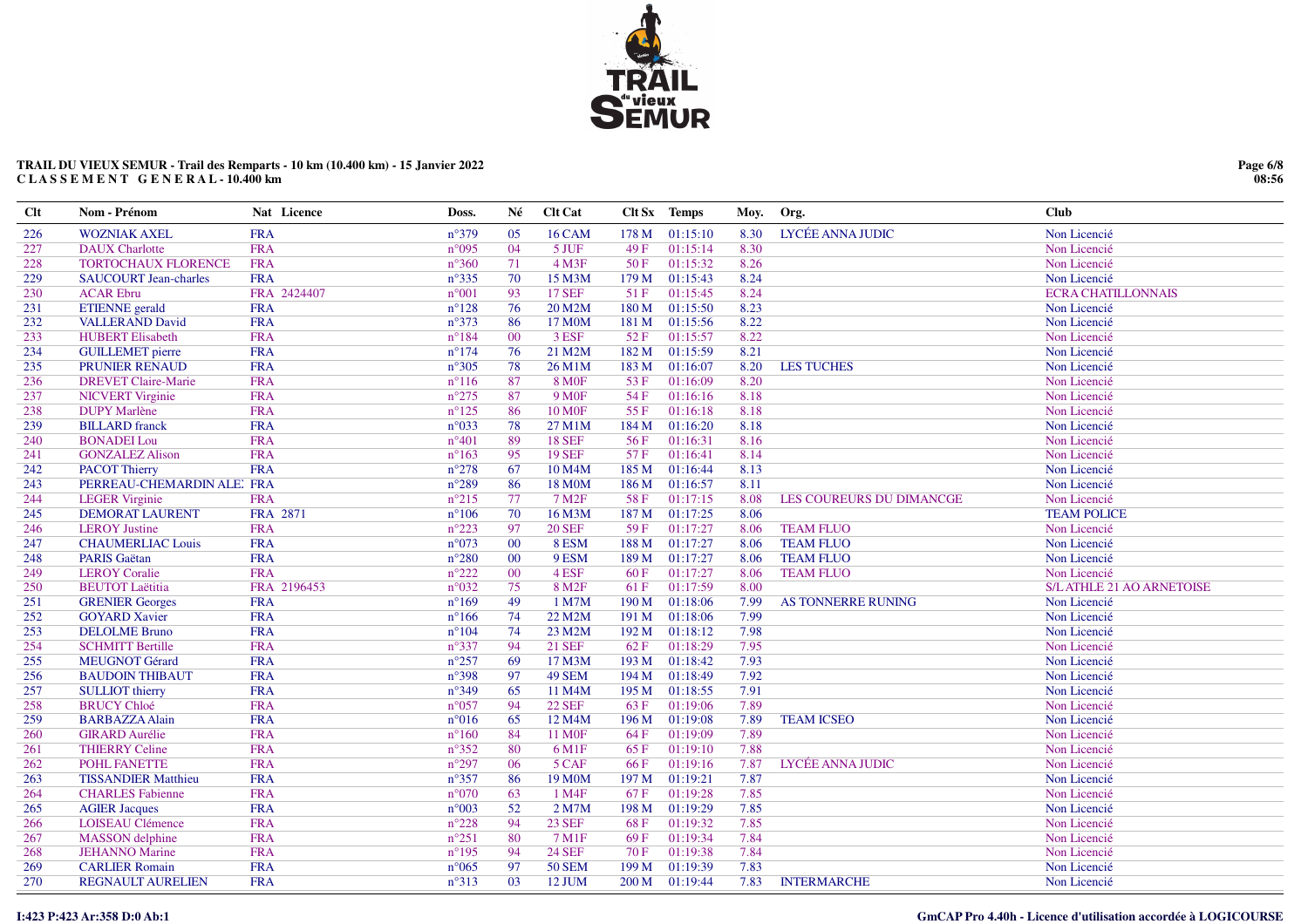

### TRAIL DU VIEUX SEMUR - Trail des Remparts - 10 km (10.400 km) - 15 Janvier 2022<br>CLASSEMENT GENERAL - 10.400 km

| <b>Clt</b> | Nom - Prénom                 | Nat Licence | Doss.          | Né | <b>Clt Cat</b>      |       | Clt Sx Temps   | Moy. | Org.                         | <b>Club</b>             |
|------------|------------------------------|-------------|----------------|----|---------------------|-------|----------------|------|------------------------------|-------------------------|
| 271        | <b>BRISSET EMMANUEL</b>      | <b>FRA</b>  | $n^{\circ}056$ | 72 | 18 M3M              | 201 M | 01:19:45       | 7.82 | <b>INTERMARCHE</b>           | Non Licencié            |
| 272        | <b>GARCIA Willy</b>          | <b>FRA</b>  | $n^{\circ}146$ | 68 | 19 M3M              | 202 M | 01:19:50       | 7.82 | <b>WILLYLAH</b>              | Non Licencié            |
| 273        | <b>GARCIA Chérifa Lylah</b>  | <b>FRA</b>  | $n^{\circ}147$ | 75 | 9 M <sub>2</sub> F  | 71 F  | 01:19:52       | 7.81 | <b>WILLYLAH</b>              | Non Licencié            |
| 274        | <b>BESIN</b> romain          | <b>FRA</b>  | $n^{\circ}030$ | 84 | <b>20 M0M</b>       | 203 M | 01:20:00       | 7.80 |                              | Non Licencié            |
| 275        | <b>URBANIAK SEBASTIEN</b>    | <b>FRA</b>  | $n^{\circ}369$ | 75 | 24 M2M              | 204 M | 01:20:20       | 7.77 | <b>TEAM SEB</b>              | Non Licencié            |
| 276        | <b>HORIOT</b> florent        | <b>FRA</b>  | $n^{\circ}182$ | 88 | 51 SEM              | 205 M | 01:20:23       | 7.76 | <b>LES SORCIERS</b>          | Non Licencié            |
| 277        | <b>BELIN</b> Arnaud          | <b>FRA</b>  | $n^{\circ}027$ | 84 | 21 M <sub>0</sub> M | 206 M | 01:20:29       | 7.75 |                              | Non Licencié            |
| 278        | <b>REGNAULT SANDRINE</b>     | <b>FRA</b>  | $n^{\circ}315$ | 69 | 5 M3F               | 72 F  | 01:20:49       | 7.72 | <b>INTERMARCHE</b>           | Non Licencié            |
| 279        | <b>REGNAULT DENIS</b>        | <b>FRA</b>  | $n^{\circ}314$ | 69 | 20 M3M              | 207 M | 01:20:56       | 7.71 |                              | Non Licencié            |
| 280        | <b>LECLER</b> Isabelle       | <b>FRA</b>  | $n^{\circ}212$ | 80 | 8 M1F               | 73 F  | 01:21:02       | 7.70 |                              | Non Licencié            |
| 281        | <b>GAUDIOT</b> Aurélie       | <b>FRA</b>  | $n^{\circ}154$ | 82 | 9 M1F               | 74 F  | 01:21:23       | 7.67 | <b>TEAM ICSEO</b>            | Non Licencié            |
| 282        | <b>TRIMOREAU AUDREY</b>      | <b>FRA</b>  | $n^{\circ}365$ | 91 | <b>25 SEF</b>       | 75 F  | 01:21:30       | 7.66 | <b>TEAM ICSEO</b>            | Non Licencié            |
| 283        | <b>POSIERE Jean-Marc</b>     | <b>FRA</b>  | $n^{\circ}300$ | 60 | 10 M5M              | 208 M | 01:21:43       | 7.64 |                              | Non Licencié            |
| 284        | <b>CHEVALIER DIDIER</b>      | <b>FRA</b>  | $n^{\circ}077$ | 62 | 11 M5M              |       | 209 M 01:21:53 | 7.62 | H                            | Non Licencié            |
| 285        | <b>RAFFAELI Charlotte</b>    | <b>FRA</b>  | $n^{\circ}308$ | 88 | <b>26 SEF</b>       | 76 F  | 01:22:26       | 7.57 |                              | Non Licencié            |
| 286        | PAUCHET-GODART Manon         | <b>FRA</b>  | $n^{\circ}284$ | 98 | <b>27 SEF</b>       | 77 F  | 01:23:23       | 7.48 |                              | Non Licencié            |
| 287        | <b>AURY Julien</b>           | <b>FRA</b>  | $n^{\circ}013$ | 95 | <b>52 SEM</b>       | 210 M | 01:23:23       | 7.48 |                              | Non Licencié            |
| 288        | <b>ALEXIS NATHALIE</b>       | <b>FRA</b>  | $n^{\circ}006$ | 78 | 10 M1F              | 78 F  | 01:23:25       | 7.48 |                              | Non Licencié            |
| 289        | <b>BONNIN Jérôme</b>         | <b>FRA</b>  | $n^{\circ}043$ | 72 | 21 M3M              | 211 M | 01:23:26       | 7.48 |                              | Non Licencié            |
| 290        | <b>ZUBER RENE</b>            | <b>FRA</b>  | $n^{\circ}381$ | 52 | 3 M7M               | 212 M | 01:24:08       | 7.42 | FOULEE CHATILLONNAISE        | Non Licencié            |
| 291        | <b>RABETAFIKA ENZO</b>       | <b>FRA</b>  | $n^{\circ}307$ | 06 | <b>17 CAM</b>       | 213 M | 01:24:15       | 7.41 | LYCÉE ANNA JUDIC             | Non Licencié            |
| 292        | <b>ARISTEGUIETA Irene</b>    | <b>FRA</b>  | $n^{\circ}011$ | 72 | 6 M3F               | 79 F  | 01:24:41       | 7.37 | LES RUNNERS DU MOULIN        | Non Licencié            |
| 293        | <b>CHEVALIER Marie Edith</b> | <b>FRA</b>  | $n^{\circ}076$ | 66 | 2 M4F               | 80F   | 01:24:48       | 7.36 | H                            | Non Licencié            |
| 294        | <b>ROLLIN</b> elisa          | <b>FRA</b>  | $n^{\circ}325$ | 83 | 12 M <sub>OF</sub>  | 81 F  | 01:24:49       | 7.36 |                              | Non Licencié            |
| 295        | <b>DENDRAEL Philippe</b>     | <b>FRA</b>  | $n^{\circ}107$ | 72 | 22 M3M              |       | 214 M 01:24:50 | 7.36 |                              | Non Licencié            |
| 296        | <b>DENDRAEL</b> laurent      | <b>FRA</b>  | $n^{\circ}108$ | 74 | 25 M2M              | 215 M | 01:24:54       | 7.35 | <b>TOURISTE CLUB</b>         | Non Licencié            |
| 297        | <b>SALLIER Nathalie</b>      | <b>FRA</b>  | $n^{\circ}333$ | 67 | 3 M4F               | 82 F  | 01:25:38       | 7.29 |                              | Non Licencié            |
| 298        | <b>ROLLET Florence</b>       | <b>FRA</b>  | $n^{\circ}324$ | 69 | 7 M3F               | 83F   | 01:25:45       | 7.28 | PAS À PAS                    | Non Licencié            |
| 299        | <b>SAUVAL Muriel</b>         | <b>FRA</b>  | $n^{\circ}336$ | 71 | 8 M3F               | 84 F  | 01:25:47       | 7.27 | PAS À PAS                    | Non Licencié            |
| 300        | <b>DEWAELE</b> mary          | <b>FRA</b>  | $n^{\circ}111$ | 76 | 10 M <sub>2F</sub>  | 85F   | 01:25:47       | 7.27 |                              | Non Licencié            |
| 301        | <b>BASTOS JULES</b>          | <b>FRA</b>  | $n^{\circ}024$ | 06 | <b>18 CAM</b>       | 216M  | 01:26:26       | 7.22 | LYCÉE ANNA JUDIC             | Non Licencié            |
| 302        | <b>LAIRAUDAT MATHIEU</b>     | <b>FRA</b>  | $n^{\circ}202$ | 06 | <b>19 CAM</b>       | 217 M | 01:26:30       | 7.22 | LYCÉE ANNA JUDIC             | Non Licencié            |
| 303        | <b>SEVERIN Pascale</b>       | <b>FRA</b>  | $n^{\circ}341$ | 66 | 4 M4F               | 86 F  | 01:26:30       | 7.21 | <b>JCD</b>                   | Non Licencié            |
| 304        | <b>DHENIN Maxime</b>         | <b>FRA</b>  | $n^{\circ}112$ | 97 | 53 SEM              | 218 M | 01:26:50       | 7.19 |                              | Non Licencié            |
| 305        | <b>BLAIN</b> Emilie          | <b>FRA</b>  | $n^{\circ}036$ | 82 | 11 M1F              | 87 F  | 01:26:54       | 7.18 | <b>TEAM DU TERTRE</b>        | Non Licencié            |
| 306        | <b>FERREIRA</b> Steed        | <b>FRA</b>  | $n^{\circ}134$ | 99 | <b>54 SEM</b>       | 219M  | 01:27:00       | 7.17 |                              | Non Licencié            |
| 307        | <b>MARCHAND</b> laurence     | <b>FRA</b>  | $n^{\circ}243$ | 81 | 12 M1F              | 88 F  | 01:27:03       | 7.17 |                              | Non Licencié            |
| 308        | <b>ETTLINGER Virginie</b>    | FRA 1400867 | $n^{\circ}129$ | 72 | 9 M3F               | 89F   | 01:27:11       | 7.16 |                              | <b>AC CENTRE ALSACE</b> |
| 309        | <b>VOLZA</b> valerie         | <b>FRA</b>  | $n^{\circ}377$ | 69 | 10 M3F              | 90F   | 01:27:23       | 7.14 | <b>LES TUCHES</b>            | Non Licencié            |
| 310        | <b>MAIRE MICHELE</b>         | <b>FRA</b>  | $n^{\circ}237$ | 52 | 2 M7F               | 91 F  | 01:27:27       | 7.14 | <b>FOULEE CHATILLONNAISE</b> | Non Licencié            |
| 311        | <b>GIROUX</b> valerie        | <b>FRA</b>  | $n^{\circ}162$ | 84 | 13 M <sub>OF</sub>  | 92 F  | 01:27:33       | 7.13 |                              | Non Licencié            |
| 312        | <b>BORSATO</b> michel        | <b>FRA</b>  | $n^{\circ}044$ | 57 | 3 M6M               | 220 M | 01:27:45       | 7.11 |                              | Non Licencié            |
| 313        | <b>LAUTISSIER JEAN LOUIS</b> | <b>FRA</b>  | $n^{\circ}206$ | 57 | 4 M6M               |       | 221 M 01:27:47 | 7.11 |                              | Non Licencié            |
| 314        | <b>KWAS Margaux</b>          | <b>FRA</b>  | $n^{\circ}201$ | 92 | <b>28 SEF</b>       | 93 F  | 01:27:47       | 7.11 |                              | Non Licencié            |
| 315        | <b>RUFFAULT</b> pierrick     | <b>FRA</b>  | $n^{\circ}332$ | 70 | 23 M3M              |       | 222 M 01:27:53 | 7.10 |                              | Non Licencié            |